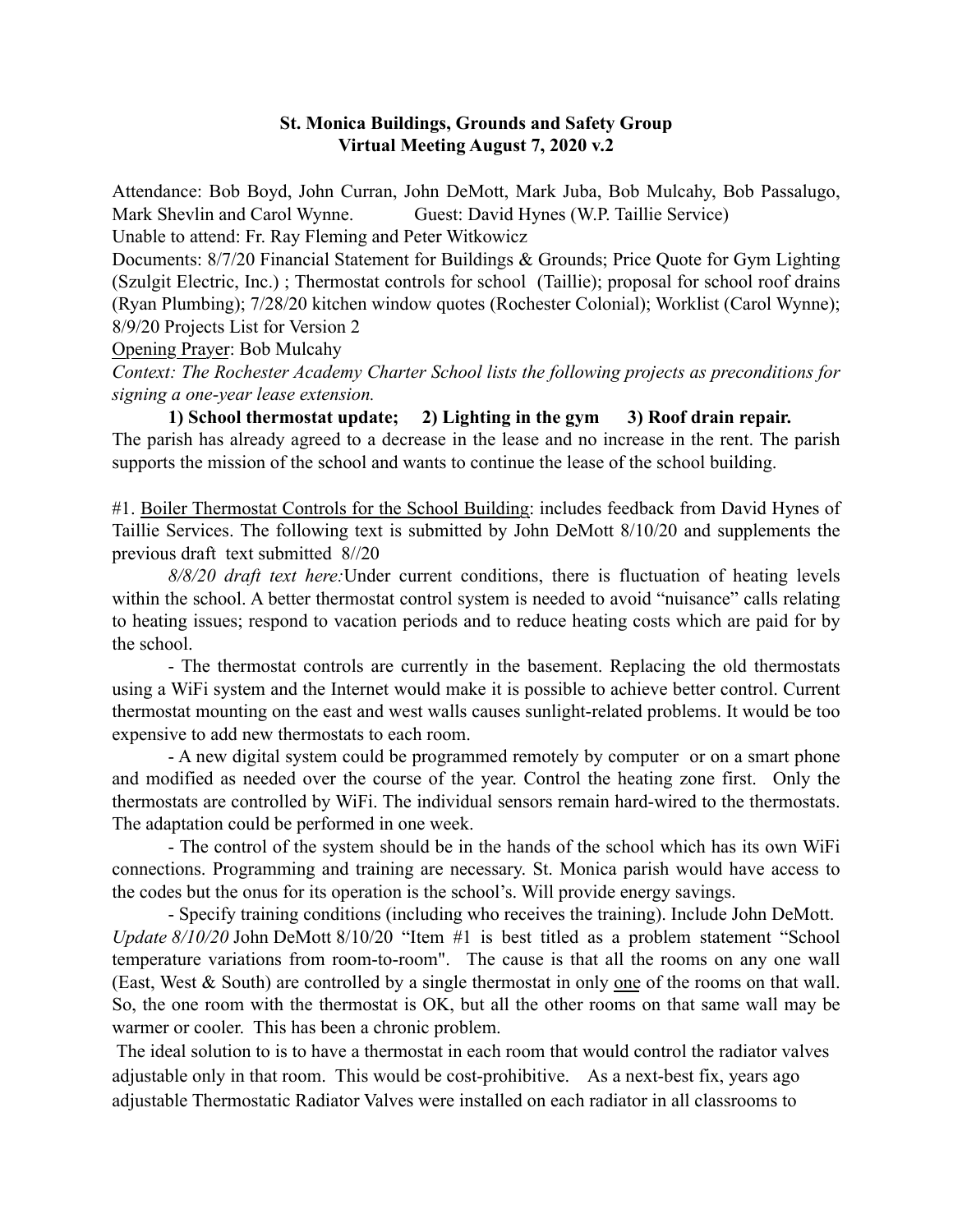# St. Monica Buildings, Grounds & Safety Group -2- Virtual Meeting August 7, 2020

allow any one room to be adjusted warmer or cooler than the room with the thermostat. This works, but requires a maintenance person to run room-to-room to tweak the valves to suite the particular teacher's liking. It's a tedious, cut-and-try chore.

 Since the thermostats in classrooms are old-tech units, Taillie proposes to replace them in 7 locations with sensors that are WIFI addressable and connect to boiler controls in the basement. Each sensor is separately and independently WiFi addressable by phone or PC; i.e., it's not a "system".

Since there will no longer be thermostats in the rooms the sensors should:

- 1. Reduce "nuisance calls" and some wasted energy that today result from teachers tweaking thermostats and opening windows to reduce temperatures.
- 2. Give the school a centralized way to manage the occupied temperature setting for each of the 7 zones, which could save some wasted energy.
- 3. Enable the school to centrally adjust & program the unoccupied temperature for evenings, weekends and holidays, which could save energy if done correctly.

Our consensus was to go forward with the Taille proposal. Understand that individual rooms may still be warmer or cooler. Adjusting the Thermostatic Radiator Valves is still the only way individual rooms can be made warmer or cooler than the room with the sensor." (DeMott)

#### Related School Projects:

## • Fire-Proofing Stage Curtains and Rigging:

A label on the stage curtain indicates that it is already fire-proofed. The curtain rigging needs fire-proofing also [point of information: Syracuse Scenery performed repair work on the rigging about 6 years ago]. Mark Juba and John DeMott will meet with the Fire Inspector to show the rigging. *Updat*e from Bob Boyd *" Per the fire inspector the stage curtains are fine and no further action is needed."*

• Egress Windows Update: The cosmetic improvements were made and look OK.

#### • Exterior Gate (southwest side of school)

- The gate has been removed and the landscaping cleared along the south border.

- The Rochester Academy Charter School would like to have the gate reinstalled for security purposes and to discourage loitering. This needs a discussion.

- *For the present:* Kevin will add a motion sensor light.

## #2. Lighting for the School Stage and Gym:

 a) Replace the 15 existing high-bay fixtures (remove & dispose) with fifteen 150 Watt (19,000 lumens) LED fixtures. Will provide energy savings. Price Quote: \$5,650 (Szulgit)

b) Retrofit two stage lights to accommodate LED lighting (replacing a 250 watt high pressure sodium light system). Will provide energy savings.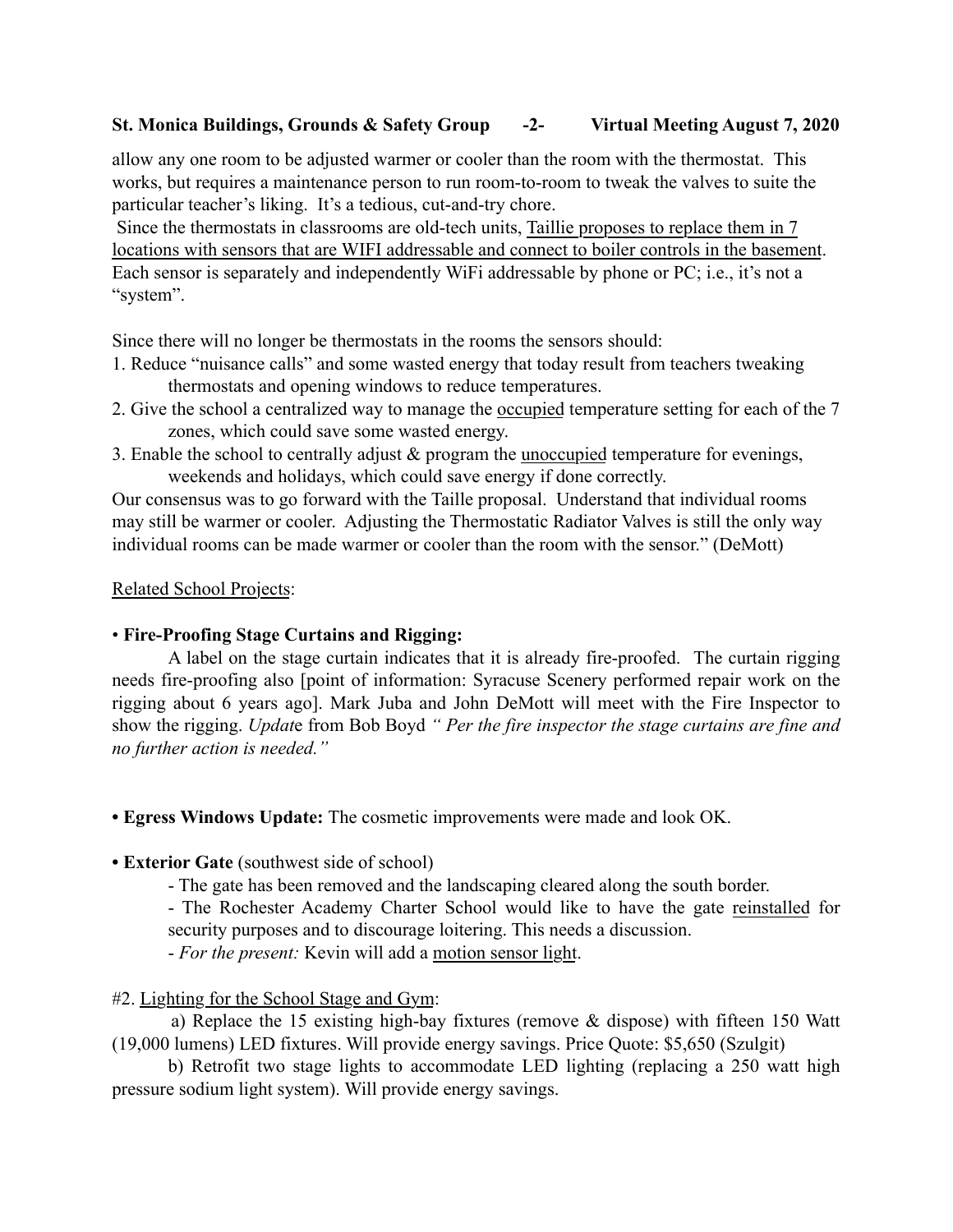# St. Monica Buildings, Grounds & Safety Group -3- Virtual Meeting August 7, 2020

#3. Roof Drain for Gym Roof: an essential maintenance project.

This is a work-in-progress.The abatement work is done. Drain repair work by Ryan Plumbing (piping). Upstate Roof needs to complete the work.

Recommended: Perform a semiannual cleaning. Ladder access is difficult. Possibly have Upstate perform this job? Discuss this topic with Billy Magar.

*Update* 8/12/20: "The gym roof repair is done. Ryan Plumbing replaced the abated pipes yesterday. During the repair it was noted the pipe from the roof were cracked and in poor shape. Upstate Roofing was called and were able to get there and do the work." (Bob Boyd).

#### • Gym Exterior Handicapped Access ramp: not yet done; address this soon.

Check with Spring Steel & get update about the steel staircase project for the church boiler room. Update 8/12/20: Spring Steel will complete the task this week. (Bob Boyd)

• Boiler Tank removal: David Hynes related that the boiler tanks are removed from the school.

• School Basement Clutter: The school staff will respond.

#### • Double-Door beneath school stage: Repaired.

• Marble Partitions in the school bathrooms: These heavy doors pose safety problems. Replace them with something lighter yet easy to clean. Mark Shevlin said that Kevin would do a temporary fix. Note: Raise this topic again at the next Buildings Group meeting.

• Painting the little roof over the doorway entrance at the school: Kevin will do this.

## • Paint and Repair steps leading down from stage:

Watch for tiles curling on the stage (*next year project?*)

Bob Boyd's summary of school tasks: The school-related tasks mentioned above total about \$21,000. The prerequisite tasks related to the RACF signing the lease amount to \$11,860. None of them would be considered capital projects. The projects are considered maintenance. We spent \$33,774 last fiscal year for buildings and grounds projects. We need to spend less this year. Goal: To spend \$27,000 for maintenance projects at the end of FY 2021.

*Bob Boyd: There are \$9,166 projects at the school which need to be done irrespective of the lease (roof drains, repair handicap ramp and door replacement)*

## Capital Projects:

Funding for capital projects must come from the investments and the Daley Fund. Repairs are not capital expenses.

- The school thermostat and the door-related projects are capital expenses.

- NOTE: Propose that RACS and St. Monica split the costs for the new WiFi thermostats. - Update 8/12/20 Carol Wynne: RACS has agreed to split the wifi thermostats with us and would like the project completed before school starts. Carol requests a timeline from Dave Hynes.

 $End$  School Projects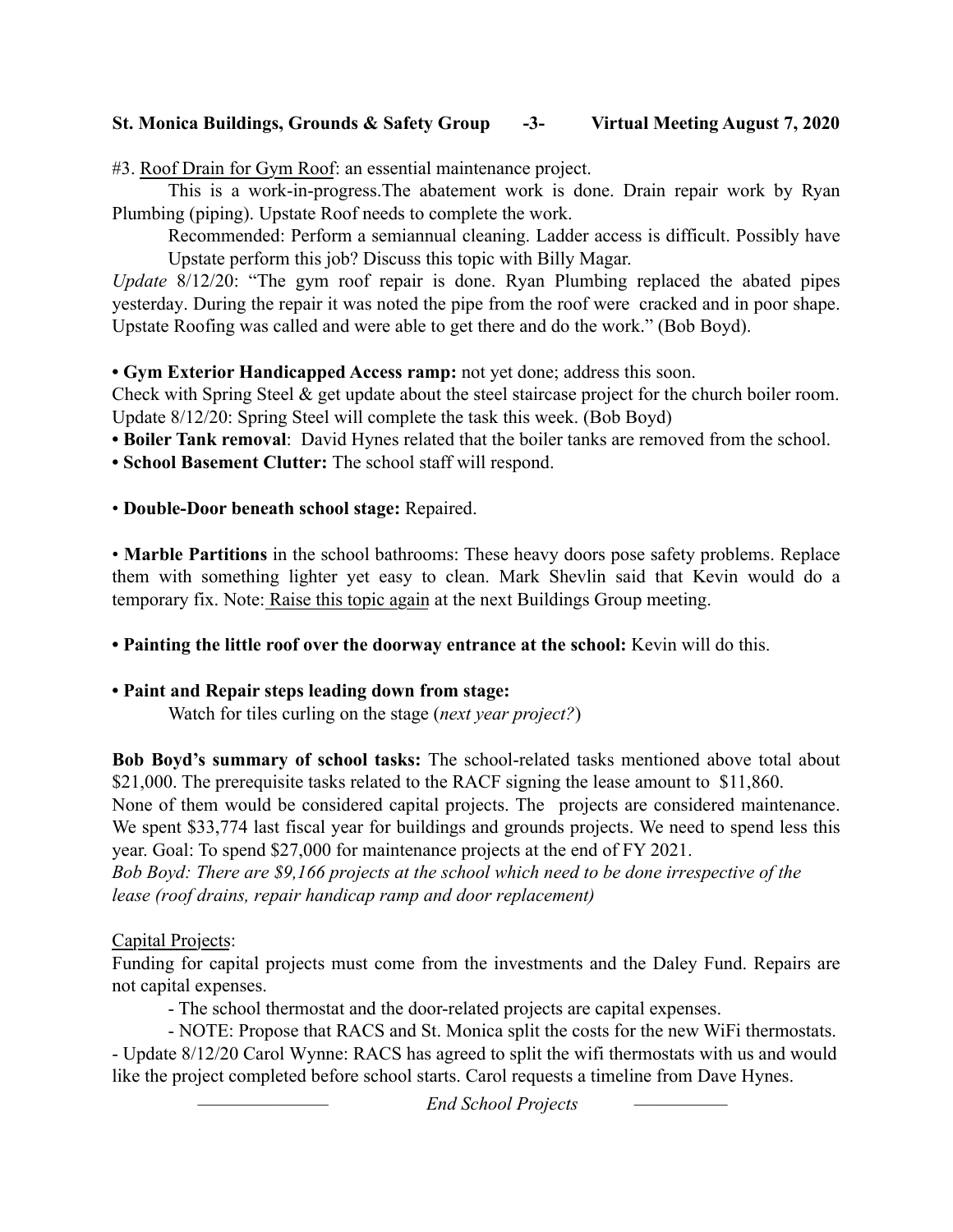# St. Monica Buildings, Grounds & Safety Group -4- Virtual Meeting August 7, 2020

#### • Rectory Windows:

- The quote from Rochester Colonial was considered high. Try Alliance for new quote.
- To be addressed at this time: two window sets (do it right the first time)

1) The east-facing kitchen dining area window (not the north-facing set). Need to be able to accommodate an air conditioner unit.

- 2) The kitchen window (north facing).
- Abatement needed for both window sets.
- Get itemized quotes for the individual window sets.

*Update:* Comfort Windows is coming out on 08/26/20 for a second quote on the rectory windows (Bob Boyd).

- Church Air Conditioning: There is major disappointment that this project remains unfinished.
	- The fourth unit is not connected electronically.
	- The main unit is only partially-programmed
	- Is there leakage from the air conditioning unit at Fr. Ray's church office?
	- There is minimal money to be "held back" to incentivize completion.
	- John DeMott will check the systems and prepare a list for Carol.
		- Enlist the help of Sean Moran (DOR) to facilitate a follow-through.
- Church Lighting: a capital project

- Mike Q is "95%" complete with his list of specifications. Will pursue the lower cost fixtures that performed well. The project is almost ready for bid. Goal: completion before Christmas.

#### • Caulk and Painting lower church windows: a maintenance project

- This requires a painting professional with scaffolding and full liability insurance.
- Link this with painting the church doors.
- Bob Boyd will check into previous vendor specs information. (Max Stringer 6/2019).
- Possible future painting resources: Ross Johnson (neighborhood) and Todd Jones Construction, Inc.
- Get price quotes for two separate projects:
	- a) caulk and paint upper windows
	- b) caulk and paint lower windows
- Mixer Board for church sound system: Defer for now.

#### • Updating Additional Rectory Bathroom: *On hold*

• Rectory Attic ventilation: A smoke detector / heat sensor triggered a false fire alarm in May during a very hot spell. There is no mechanized ventilation system in the attic at present. Loss of roof gables when the new rectory roof was installed eliminated air exchange.

- possibly install two electric fans: one for air intake (north side) the other for exhaust.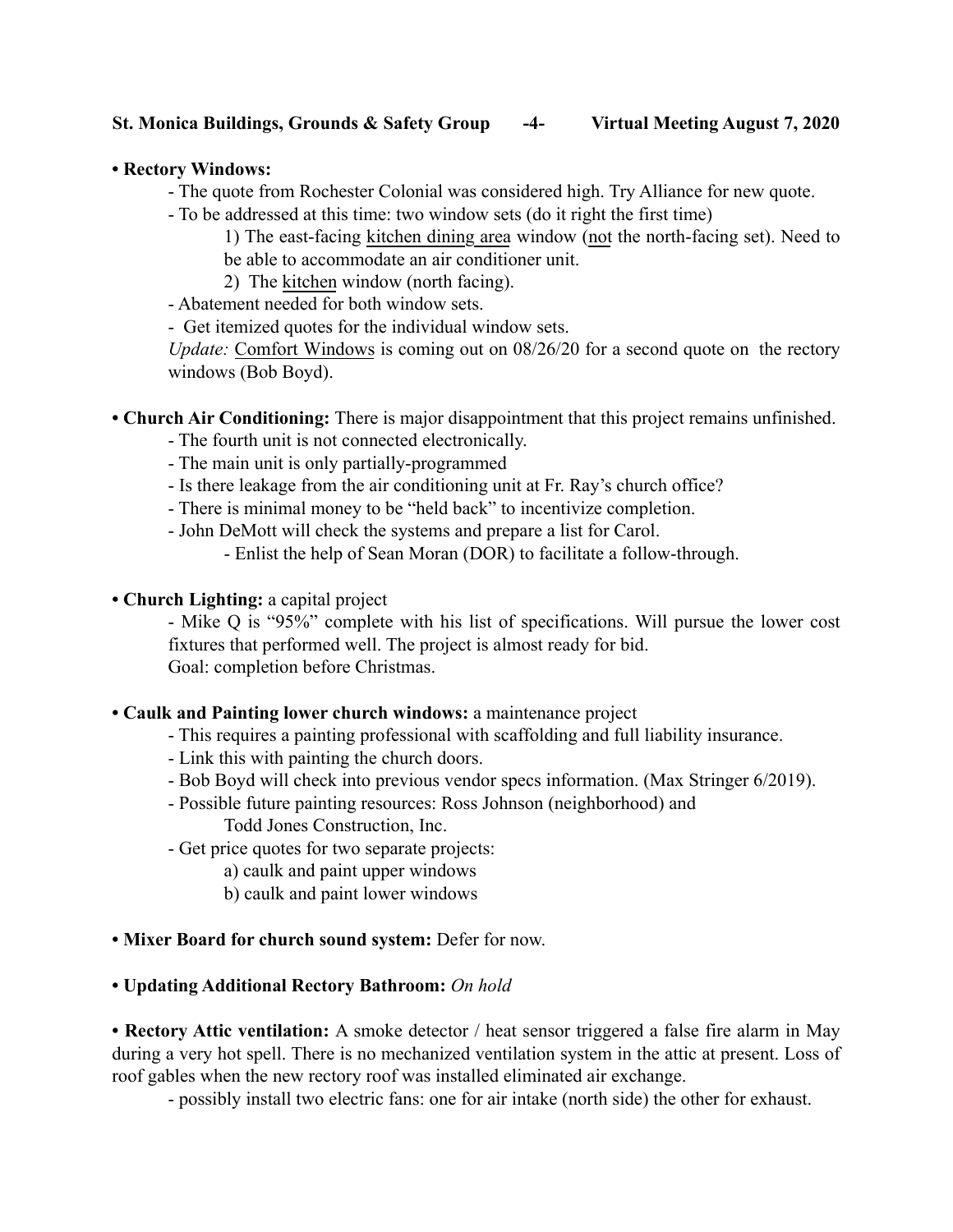## St. Monica Buildings, Grounds & Safety Group -5- Virtual Meeting August 7, 2020

- check the attic first (Bob Mulcahy and Bob Boyd on Tues. 8/11/20) and then get a quote.

## • Approval of the June 17th, 2020 Meeting Minutes:

The motion to accept was seconded with unanimous approval of the second version of the meeting minutes.

## New Business:

- The roof of the detached garage is in deteriorating condition and needs replacement.
- Need to add electrical outlets in the detached garage (panel box has room) to address activity in the west section of the parking lot.
- Copper flashing of the church roof above the altar has flashing partially blown away.
	- Bob P will send Carol a picture.
	- contact Upstate Roofing.
- Property Manager role: Billy Magar of Magar Property Care assumes this role.
	- Kevin (name?) is the maintenance supervisor at St. Monica (how many days per week?)
	- Magar serves other west side RC parishes.
	- Serves St. Monica 1.5 days per week.

## Update:

- Tile replacement at the rear of the worship area in church: The pipe beneath the floor is fixed. Have Kevin do this tile installation.

• Gas flow controller: Put on hold for now.

• Church sanitizing for COVID protocols: Magar Property care handles this for Saturday & Sunday services. Groven sanitizes on Mondays. Westside Farmers Market follows sanitizing procedures and records contact information for contact tracing in a logbook.

Closing Prayer: Bob Passalugo

Next Meeting: NOT yet determined (looking at 9/11/20 and 9/18/20

Revised minutes Version Two submitted 8/18/20. jec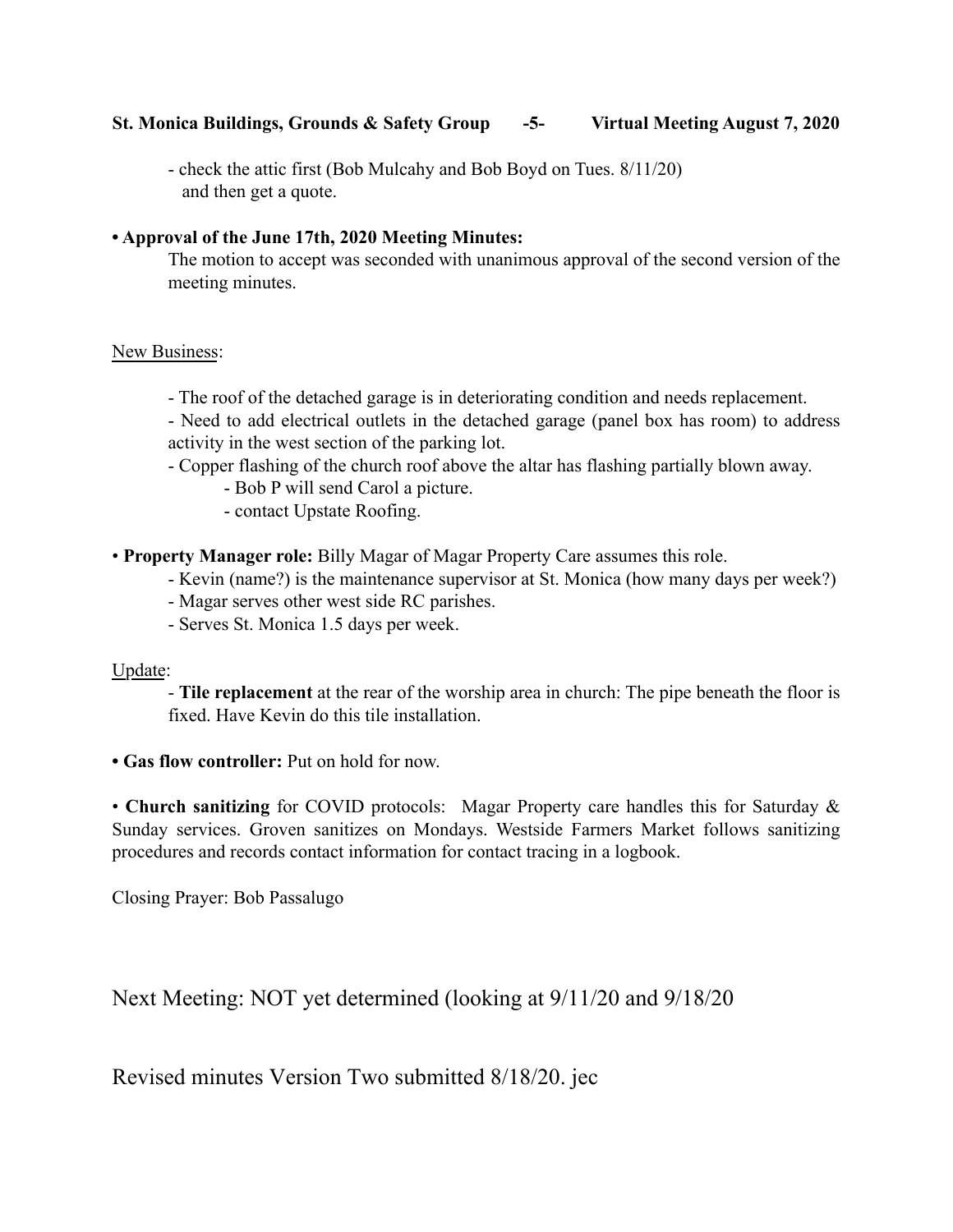| <b>St. Monica's Church</b><br><b>Buildings and Grounds</b><br>8/9/2020 11:31     |                     |                   |                      |
|----------------------------------------------------------------------------------|---------------------|-------------------|----------------------|
|                                                                                  | 2017 Actual         | 2018 Actual       | 201                  |
| <b>Buildings &amp; Grounds</b>                                                   | 79,381              | 98,663            |                      |
| Capital                                                                          | 88,756              | 163,725           |                      |
| Total                                                                            | 168,137             |                   |                      |
|                                                                                  |                     |                   |                      |
| <b>Projects - Already In Process</b>                                             |                     |                   |                      |
| Lighting engineer -- not to exceed                                               |                     | 4,500 C           |                      |
| Loft classroom door and into gym                                                 | Alliance            | 4,086 C           |                      |
| Gym Roof Drains - Upstate and Ryan                                               |                     | 3,500             |                      |
| New steel stairs to access church boiler -in process                             |                     | 2,400 C           |                      |
| Handicap ramp repair                                                             | <b>Spring Sheet</b> | 1,580             |                      |
| <b>Total Committed and In Process</b>                                            |                     | 16,066            |                      |
| <b>Projects in School to Get Lease Signed</b>                                    |                     |                   |                      |
| Update thermostats and controls                                                  | <b>Tallie</b>       | $6,210$ C         |                      |
|                                                                                  |                     |                   |                      |
| Gym and stage lighting                                                           |                     |                   |                      |
| <b>Girls Bathroom Partitions</b><br>Total Projects in School to Get Lease signed | <b>Skulgit</b><br>5 | 5,650 C<br>11,860 |                      |
| Proposed Major Projects For Fiscal Year Ending June 30, 2021 = not yet started   |                     |                   |                      |
| Caulk and Paint Lower Windows & doors                                            |                     | 6,275             | M                    |
| Caulk and Paint Uper Windows                                                     |                     | 4,575             | M                    |
| Lighting                                                                         |                     | 30,000            | $\mathsf{C}$         |
| Rectory windows kitchen and small dining room                                    |                     | 8,885             | $\mathsf{C}$         |
| <b>Total Proposed Projects</b>                                                   |                     | 40,850            |                      |
|                                                                                  |                     |                   |                      |
| <b>Projects Deferred</b>                                                         |                     |                   |                      |
| Sound System - mixer board                                                       |                     | 3,000             |                      |
| Garage roofing TBD                                                               |                     | ?                 |                      |
| Up date additional bathroom in rectory                                           |                     | 4,000             | defe<br>defe<br>defe |
| Stained Glass windows over side entrances<br><b>Total Projects Deferred</b>      |                     | 6,290             | defe                 |
|                                                                                  |                     | 13,290            |                      |
|                                                                                  |                     |                   |                      |
|                                                                                  |                     |                   |                      |
|                                                                                  |                     |                   |                      |